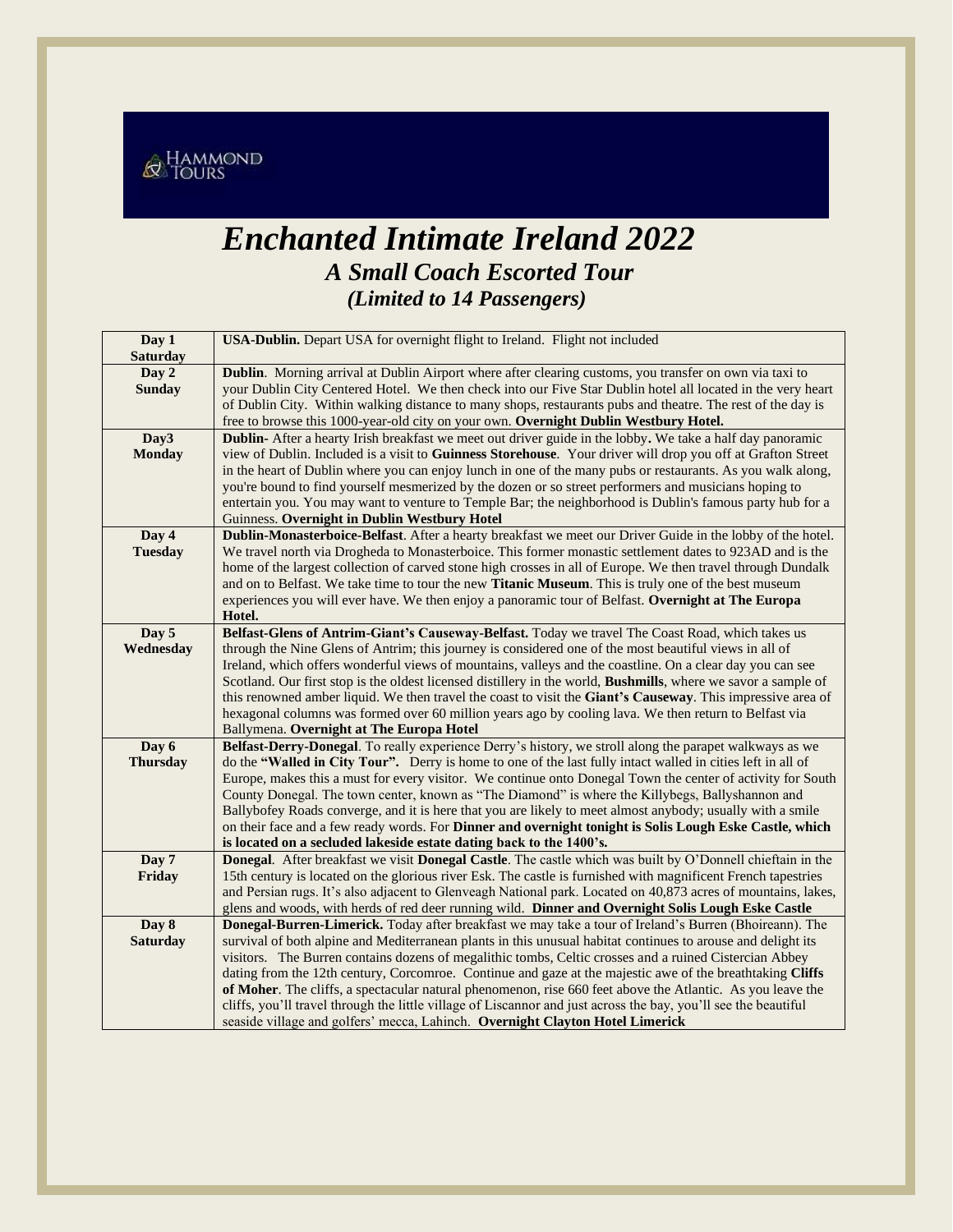| Day 9<br><b>Sunday</b>  | Limerick-Killarney. After breakfast we head to Killarney. It is one of Ireland's leading tourist destinations<br>because of the abundant lake and mountain scenery in Killarney National Park. It is also situated on the      |  |  |  |
|-------------------------|--------------------------------------------------------------------------------------------------------------------------------------------------------------------------------------------------------------------------------|--|--|--|
|                         | scenic drive of the Ring of Kerry. Dinner and Overnight Great Southern Hotel.                                                                                                                                                  |  |  |  |
| Day 10<br><b>Monday</b> | <b>Dingle.</b> After breakfast we depart Killarney for the Dingle Peninsula. The journey begins with some of the<br>most magnificent scenery in all of Ireland. The little town of Dingle is straight out of a story book. The |  |  |  |
|                         | fishing boats in the harbor and tiny brightly painted pubs portray a time that has continued to stand still. The<br>population of 1500 people and only 52 pubs are ready to welcome you this afternoon. Worth the wait is the  |  |  |  |
|                         | native seafood chowder served up at lunch time with freshly baked brown bread. We continue on to Slea<br>Head. Along the way, we will see bee-hive style huts, originally inhabited by $12th$ century monks, which             |  |  |  |
|                         | overlook the rugged Blasket Islands. The awe-inspiring beauty of this particular area is unmatched. There is<br>no other landscape in Europe. Overnight Great Southern Hotel.                                                  |  |  |  |
| Day 11                  | Killarney- Glengarriff-Bantry-Skibbereen-Clonakilty-Cork. After breakfast we depart Killarney. We                                                                                                                              |  |  |  |
| <b>Tuesday</b>          | then head to Glengarriff. Its sheltered position nurtures luxuriant Mediterranean flowers such as fuchsia and                                                                                                                  |  |  |  |
|                         | arbutus. Bantry sits at the head of one of Ireland's most beautiful bays with a harbor that reaches right into                                                                                                                 |  |  |  |
|                         | the town center. Skibbereen is rightly known as the capital of West Cork. It is the "hub" from which the                                                                                                                       |  |  |  |
|                         | many "sparkling jewels" of the area can be reached. Eight miles southwest the little fishing village of                                                                                                                        |  |  |  |
|                         | Baltimore is located. We travel onto Cork City stopping at The English Market, which is an indoor food                                                                                                                         |  |  |  |
|                         | market offering a Victorian wonderland of exotic imported goods and delicious local produce. Dinner and                                                                                                                        |  |  |  |
|                         | <b>Overnight Hayfield Manor.</b>                                                                                                                                                                                               |  |  |  |
| Day 12                  | Cork-Kinsale-Cork- After breakfast we travel to the Cobh Heritage Center. Over three million Irish                                                                                                                             |  |  |  |
| Wednesday               | people emigrated from this port. Learn about Irish Emigration story, trace your ancestors, hear about the ill-                                                                                                                 |  |  |  |
|                         | fated Titanic and the Lusitania, and immerse yourself in Irish naval and military history at Cobh Heritage                                                                                                                     |  |  |  |
|                         | Centre Then we travel on to Kinsale for lunch. The picturesque yachting harbour of Kinsale is one of many                                                                                                                      |  |  |  |
|                         | colorful gems strung along the coastline of County Cork. Narrow, winding streets lined with galleries and                                                                                                                      |  |  |  |
|                         | gift shops, lively bars and superb restaurants. After Kinsale we travel onto Blarney, stopping at the woolen                                                                                                                   |  |  |  |
|                         | mills. This is one of the best-known Irish shops in the country – the actual mills are located in here, within                                                                                                                 |  |  |  |
|                         | sight of the famous castle. This stop shouldn't disappoint, with a particularly wide range of cut crystal,                                                                                                                     |  |  |  |
|                         | porcelain presents and its trademark woolly things. While here you can stop to plant your lips on the Blarney                                                                                                                  |  |  |  |
|                         | Stone, (extra charge) which supposedly gives one the gift of gab. Overnight at The Hayfield Manor                                                                                                                              |  |  |  |
| Day 13                  | Cork-Dublin. After breakfast we depart Cork. We continue to the Medieval City of Kilkenny, where we                                                                                                                            |  |  |  |
| <b>Thursday</b>         | enjoy a visit to The Kilkenny Castle which has been completely refurbished in recent years. The                                                                                                                                |  |  |  |
|                         | impressive Victorian building was erected in the mid-19th century when it served as a home to the Hackett                                                                                                                      |  |  |  |
|                         | family. Continue to Dublin. Overnight Dublin Westbury Hotel. (Upon arrival at the hotel, we bid                                                                                                                                |  |  |  |
|                         | farewell to our driver guide who has become like a member of the family)                                                                                                                                                       |  |  |  |
| Day 14                  | Dublin. Included is a Hop on Hop Off Dublin Bus Pass. You will be sure to see St. Patrick's Cathedral                                                                                                                          |  |  |  |
| Friday                  | where writer Jonathan Swift gave his sermons, The G.P.O. on O'Connell Street scene of the 1916 Easter                                                                                                                          |  |  |  |
|                         | Uprising where the bullet holes still remain to this day. Drive through famous Phoenix Park where the Pope                                                                                                                     |  |  |  |
|                         | said Mass in late 70's and finally Trinity College to view the 8 <sup>th</sup> century manuscripts, The Book of Kells,                                                                                                         |  |  |  |
|                         | still preserved as they were when the Monks produced them all those centuries ago. Overnight Dublin                                                                                                                            |  |  |  |
|                         | <b>Westbury Hotel.</b>                                                                                                                                                                                                         |  |  |  |
| Day 15                  | Dublin-Dublin Airport. This morning we make our way to Dublin Airport via taxi for our flight onwards.                                                                                                                         |  |  |  |
| <b>Saturday</b>         | In the true Irish tradition, we wish you a "Safe Home"                                                                                                                                                                         |  |  |  |
|                         |                                                                                                                                                                                                                                |  |  |  |